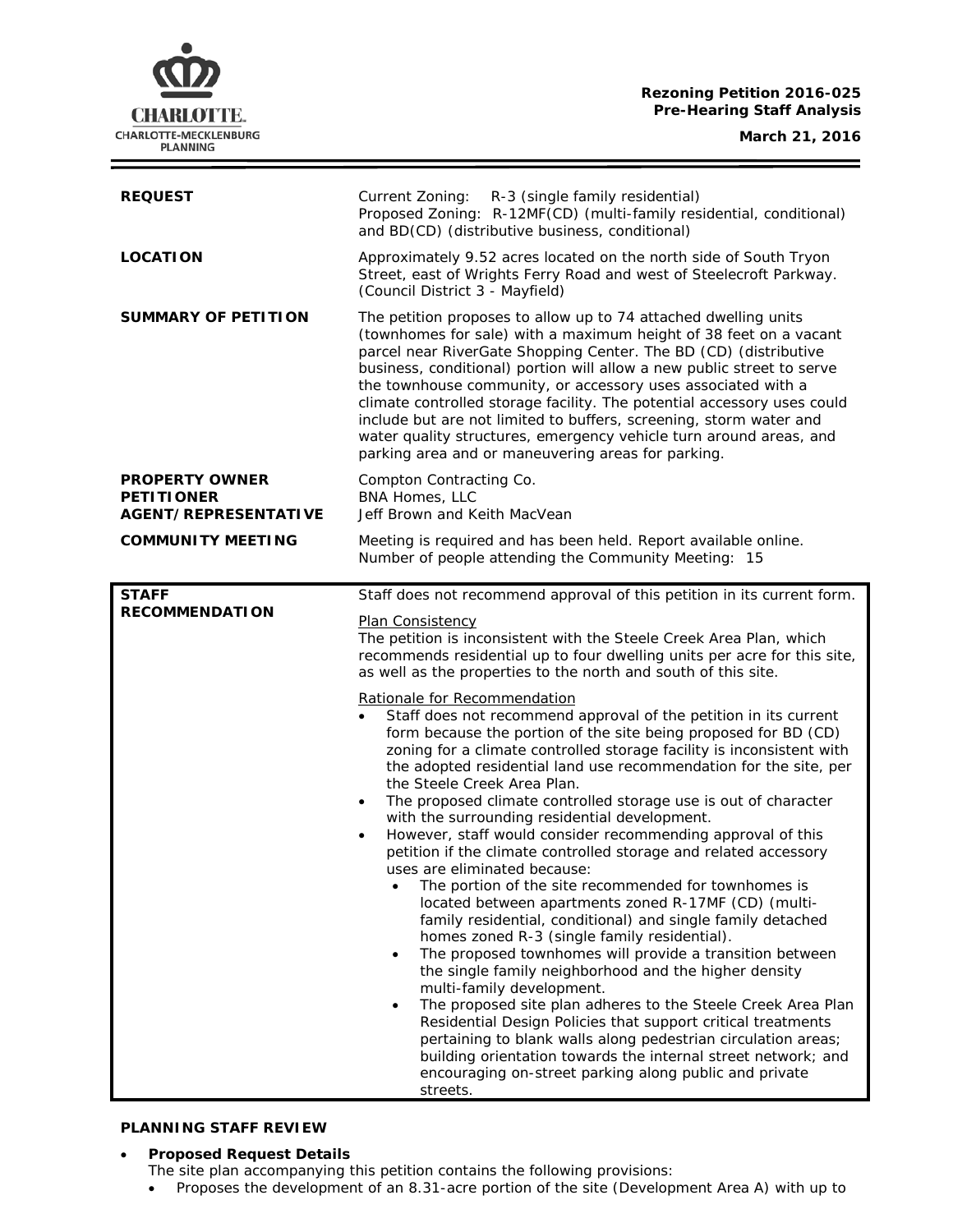74 for sale townhouse units under R-12MF (CD) (multi-family residential, conditional) zoning.

- Proposes rezoning a 1.05-acre portion of the site (Development Area B) to BD(CD) (distributive business, conditional). This area will be developed with a public street to serve the proposed townhouse community in Development Area A, or, as an Alternative Plan, will be used for accessory uses associated with a climate controlled storage facility such as, but not limited to, buffers, screening, storm water and water quality structures, emergency vehicle turn around areas and parking and/or maneuvering areas.
- Limits number of principal townhouse buildings to be built on portion of site to be rezoned to R-12MF (CD) (multi-family residential, conditional) to 18, and per ordinance on the portion to be rezoned to BD (CD) (distributive business, conditional).
- Allows a maximum building height of 38 feet or two stories for townhouse buildings.
- Dedicates to NCDOT (North Carolina Department of Transportation) a minimum of 67 feet of right-of-way from the existing center line of South Tryon Street.
- Provides an internal network of private streets to access townhouse units, with five-foot wide sidewalks on one side.
- Provides a 48-foot wide Class "C" buffer (reduced to 36 feet with a fence) along the property line abutting parcels zoned R-3 (single family residential), with buffer fence detail shown on the plan.
- Provides a Class "B" Buffer within Development Area B, as required per ordinance, if Development Area B is developed as part of the climate controlled storage facility as proposed by rezoning petition 2016-028 for the adjoining parcel.
- Proposes building materials used on principal buildings will be one or more of the following materials: brick, stone, precast stone, precast concrete, synthetic stone, cementitious fiber board, vinyl, aluminum, stucco, EIFS, decorative block and/or wood.
- Proposes front door entrances for townhomes located within 15 feet of a sidewalk will be raised 24 inches above the average grade of the sidewalk.
- Proposes porches will form a predominate building element of the building design. Each unit will be constructed with a front porch with a minimum depth of six feet as generally indicated on the site plan.
- Proposes that units located on the interior of the site with end elevations directly across the proposed private street from units that front the same private street will be constructed with corner porches. Corner porches will extend a minimum of six feet from the front elevation and will have a minimum depth of six feet.
- Proposes that on the interior of the site end units that abut the internal private streets will have windows located on the end facades to avoid a blank street wall.
- Proposes that garage doors visible from the public or private streets will be recessed at least one foot behind the front building line to minimize the visual impact of the garage doors on the public and private streets.
- Identifies possible tree save/reforestation area.

# • **Existing Zoning and Land Use**

- The subject site is currently vacant.
- Immediately to the east are apartments zoned R-17MF (CD) (multi-family residential, conditional). Further west and fronting South Tryon Street are retail and office uses zoned, O-1(CD) (office, conditional), B-1(CD) (neighborhood business, conditional), and CC (commercial center).
- To the north and west are single family homes and an assisted living facility zoned R-3 (single family residential) and INST (CD) (institutional, conditional).
- Directly abutting the site to the south, and fronting South Tryon Street, are single family homes on large lots zoned R-3 (single family residential).
- Across South Tryon Street are vacant parcels, a hospital, a fire station, a residential home, and a religious institution zoned O-2(CD) (office, conditional) and R-3 (single family residential).
- See "Rezoning Map" for existing zoning in the area.

### • **Rezoning History in Area**

- Petition 2016-028 (pending) proposes to rezone the abutting parcel to the south to BD (CD) (distributive business, conditional), with five-year vested rights for the development of up to 100,000 square feet of climate controlled storage space.
- Petition 2013-060 rezoned approximately 3.56 acres located on the southeast corner at the intersection of South Tryon Street and Steele croft Parkway from R-3 (single family residential) to NS (neighborhood services) to allow a 30,000-square foot commercial development with a minimum 10,000 square feet for office uses or a 25,000-square foot commercial development with no office uses.
- Petition 2011-083 rezoned approximately 22 acres located on the southwest corner of the intersection of Walker Branch Drive and Steele Creek Road from R-17MF(CD) (multi-family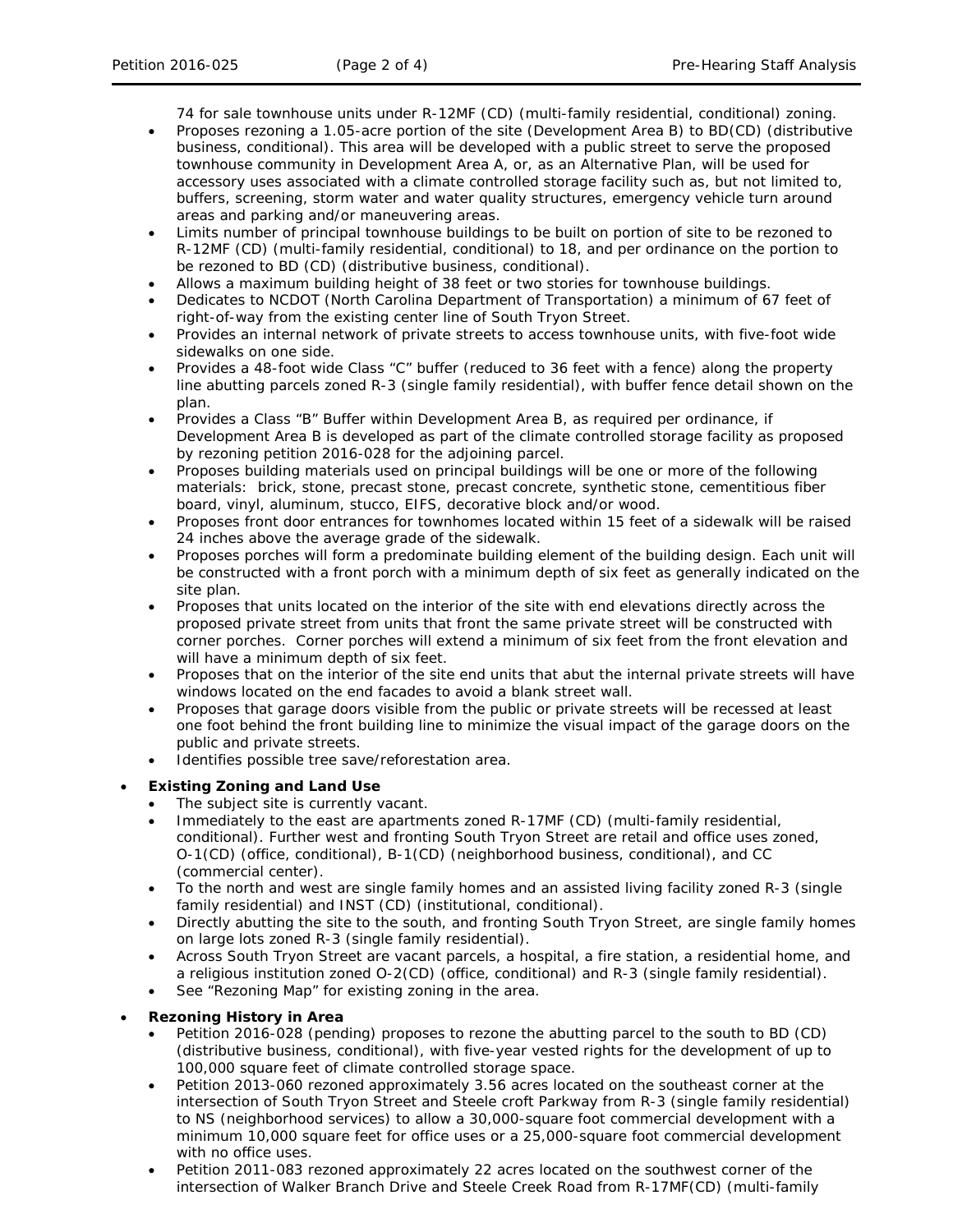residential, conditional) to CC (commercial center) to allow a 155,000-square foot shopping center adjacent to the existing RiverGate Shopping Center to include a mix of nonresidential uses.

• Petition 2011-082 rezoned approximately 11 acres located on the southwest corner of the intersection of South Tryon Street and Steele Creek Road from R-17MF(CD) (multi-family residential, conditional) and CC (commercial center) to CC (commercial center) and CC SPA (commercial center, site plan amendment) to allow a 100,000 square foot development that would be occupied with predominantly office uses along with supporting retail uses.

#### • **Public Plans and Policies**

• The *Steele Creek Area Plan* (2012) recommends residential up to 4 dwelling units per acre for this site, as well as the properties to the north and south of this site.

### • **TRANSPORTATION CONSIDERATIONS**

- The site will be accessed by a proposed road connecting to South Tryon Street. The primary transportation goal for this site is to preserve the future expansion of South Tryon Street from four to six lanes with protected bike lanes, which is achieved through right-of-way dedication. This petition will not significantly increase the amount of traffic compared to what can be built under the existing entitlements.
- **Vehicle Trip Generation:** Current Zoning: 330 trips per day (based on 28 single family dwelling units). Proposed Zoning: 500 trips per day (based on 74 townhomes).

**DEPARTMENT COMMENTS** (see full department reports online)

- **Charlotte Area Transit System:** No issues.
- **Charlotte Department of Neighborhood & Business Services:** No issues.
- **Charlotte Fire Department:** No comments received.
- **Charlotte-Mecklenburg Schools:** The development allowed under the existing zoning would generate 19 students, while the development allowed under the proposed zoning will produce 21 students. Therefore, the net change in the number of students generated from existing zoning to proposed zoning is two students. The proposed development is projected to increase the school utilization (without mobile classroom units) as follows:
	- Palisades Park Elementary from 97% to 99%
	- Southwest Middle to remain at 127%
	- Olympic High from 152% to 153%
- **Charlotte-Mecklenburg Storm Water Services:** No issues.
- **Charlotte Water:** No issues.
- **Engineering and Property Management:** See Advisory Comments, Note 8.
- **Mecklenburg County Land Use and Environmental Services Agency:** No comments received.
- **Mecklenburg County Parks and Recreation Department:** No issues.

### **OUTSTANDING ISSUES**

Land Use

- 1. The accessory uses associated with the climate controlled storage are inconsistent with the residential use recommended in the area plan and should be removed from the site plan. Site and Building Design
- 2. Amend General Provisions Note 1c (Graphics and Alterations) to reflect only the first paragraph.

### **REQUESTED TECHNICAL REVISIONS**

- 3. Delete Note 4(a).
- 4. Revise Note 4(g) to include "behind the front most building face, excluding porches..."
- 5. Revise Note 4(f) to include "will have multiple windows on all floors located on the end facades..."
- 6. Remove reference to building height for portion of site zoned BD(CD).
- 7. Clarify the acreage for Development Area A and B as they do not add up 9.52 acres on the rezoning application and overall acreage on the site plan.

#### **ADVISORY COMMENTS**

8. Development of the site shall comply with the requirements of the City of Charlotte Tree Ordinance. The property is located in the Wedge, therefore tree save shall be provided on site.